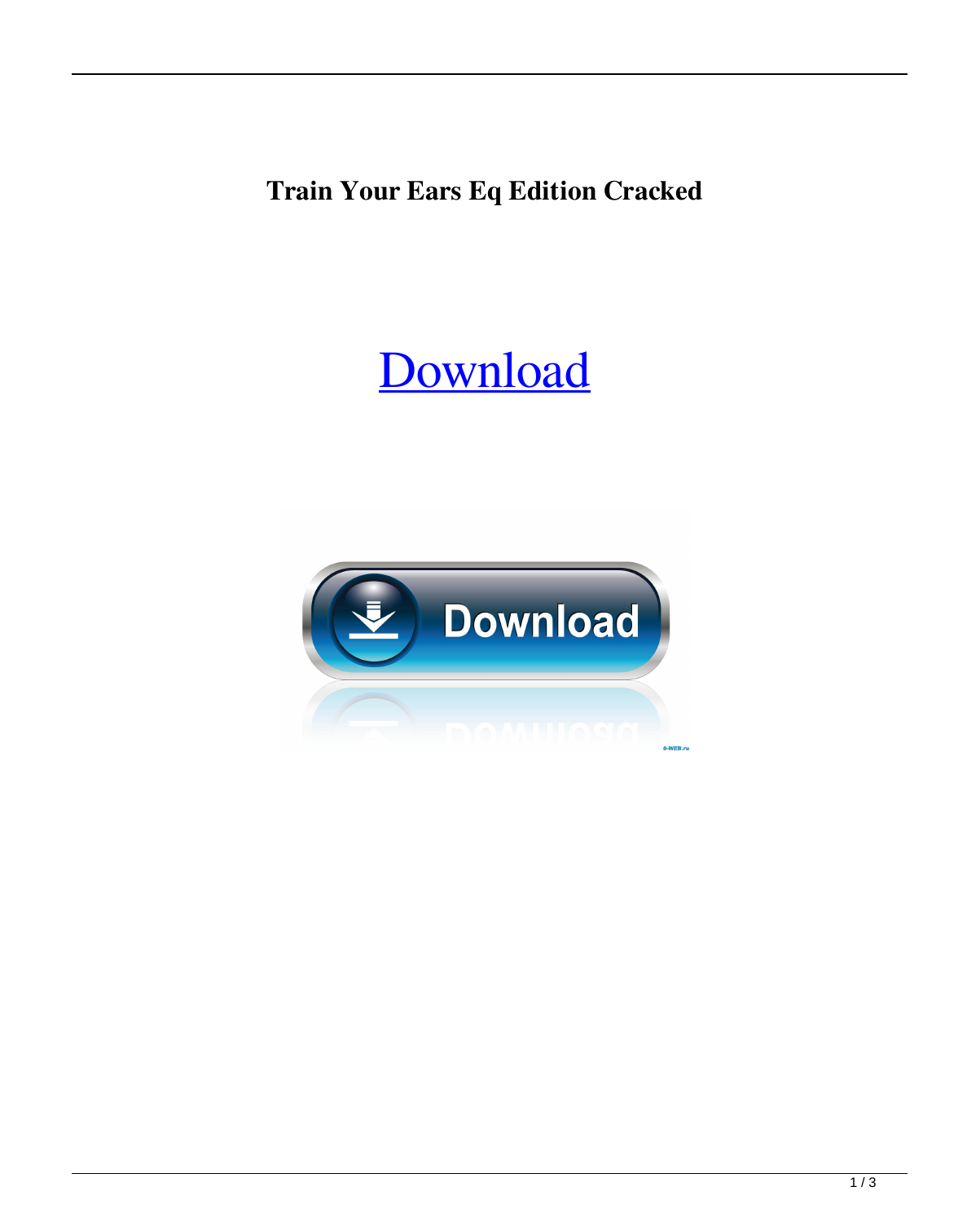About Us All of your favorite online games, updated in real-time! Browse game titles, read reviews, and see screenshots of the latest and greatest titles. Promote YourGame Use PromoCode GAME to get a coupon, and get the game you want at a low price. Earn Money Earn money doing annoying tasks such as watching ads, signing up for games, and providing feedback on games you've played. You can also make money by answering survey questions or completing offers, such as downloading mobile games or playing free online games.Posted by Jonathan Cooper on December 3, 2015 – 5:42 pm ANN ARBOR, Mich. (AP) — Michigan coach Brady Hoke is headed to the Maize and Blue. Hoke confirmed his appointment Monday as Michigan's new coach, a day after the Wolverines wrapped up the longest season in school history with a 35-17 win over rival Ohio State in the Big Ten Championship Game. "I'm extremely proud to accept the head coaching position at the University of Michigan," Hoke said in a statement released by Michigan. "I want to thank President (Mary Sue) Coleman and Athletic Director (Dave) Brandon for their continued support and I am excited to begin working with the outstanding football program in Ann Arbor." Hoke's hire will be effective on Feb. 1. "Brady has been a champion for Michigan both on the field and in the classroom and has great respect for the University," Coleman said in a statement released by Michigan. "He will be a great fit for our University." Hoke comes to Michigan after spending one season as the Wolverines' offensive coordinator. He led the 2013 offense to the nation's top scoring total while passing for 3,465 yards and throwing 30 touchdown passes and running for 547 yards and 10 TDs. But despite a conference title and an appearance in the Orange Bowl, Hoke was fired by Michigan after the 2014 season. Hoke, 44, is a former Heisman Trophy finalist. He starred at Michigan from 1998 to 2002, but ultimately decided to walk on with the Wolverines after the 1997 season. Hoke went 8-5 in his two seasons as a Michigan assistant coach. He spent the 2011 season as a graduate assistant coach at West Virginia before returning to Michigan as the quarterbacks